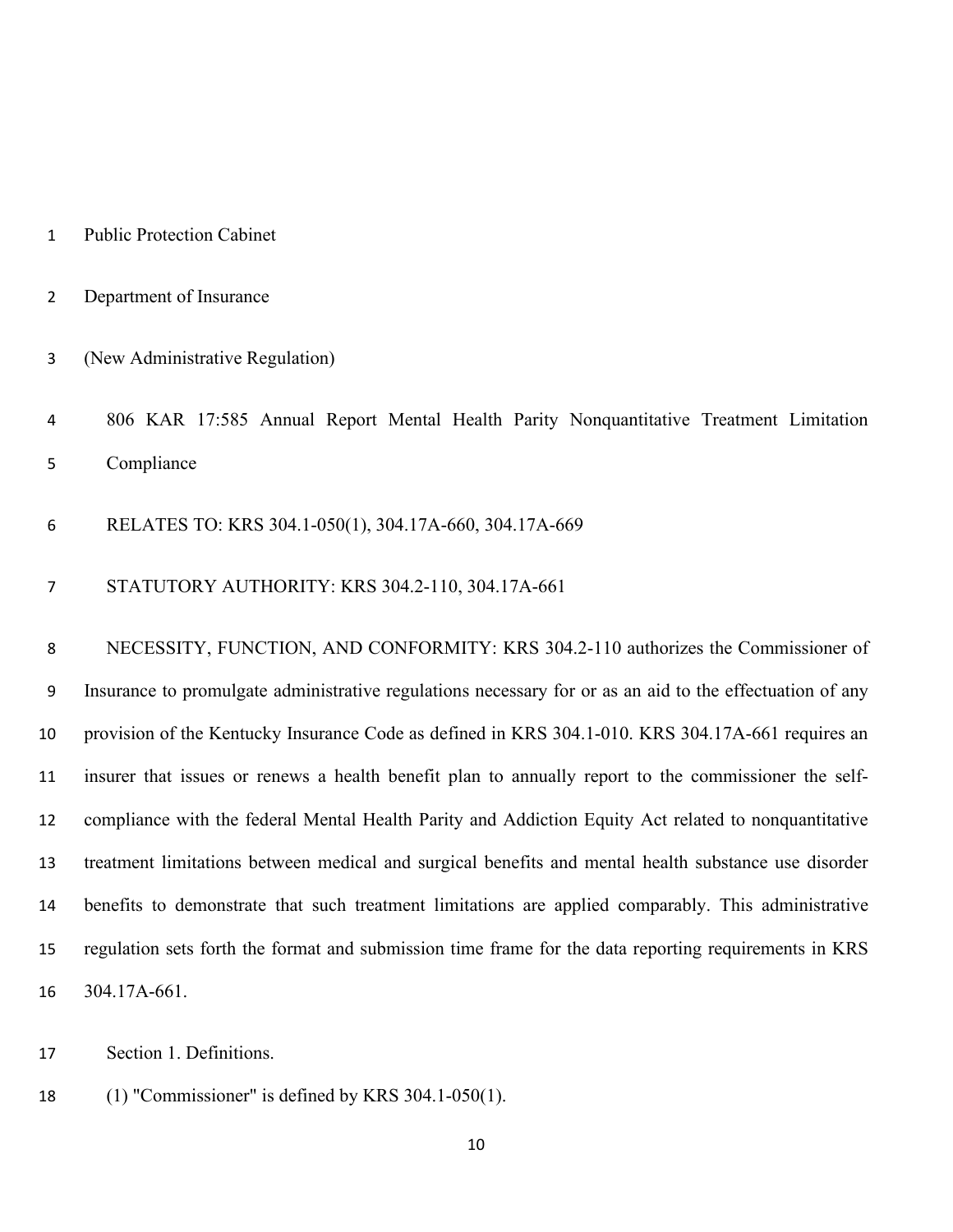(2) "Insurer" is defined by KRS 304.17A-005(29).

(3) "Nonquantitative treatment limitations" as defined by KRS 304.17A-660(3).

Section 2. Data Reporting Requirements.

(1) An insurer that issues or renews a health benefit plan and is authorized to write health insurance in this state shall submit an annual report containing the information described in KRS 304.17A-661 on the Nonquantitative Treatment Limitation (NQTL) Reporting Submission Form to the commissioner by April  $1<sup>st</sup>$  of each year for the previous plan year.

(2) Be submitted in an electronic format prescribed by the Commissioner.

Section 3. Material Incorporated by Reference.

(1) "Nonquantitative Treatment Limitation (NQTL) Reporting Submission Form", 5/2022 is incorporated by reference.

(2) This material may be inspected, copied, or obtained, subject to applicable copyright law, at the Kentucky Department of Insurance, Mayo-Underwood Building, 500 Mero Street, Frankfort, Kentucky 40601, Monday through Friday, 8 a.m. to 4:30 pm. This material is also available on the Department's Web site at [https://insurance.ky.gov/ppc/CHAPTER.aspx.](https://insurance.ky.gov/ppc/CHAPTER.aspx)